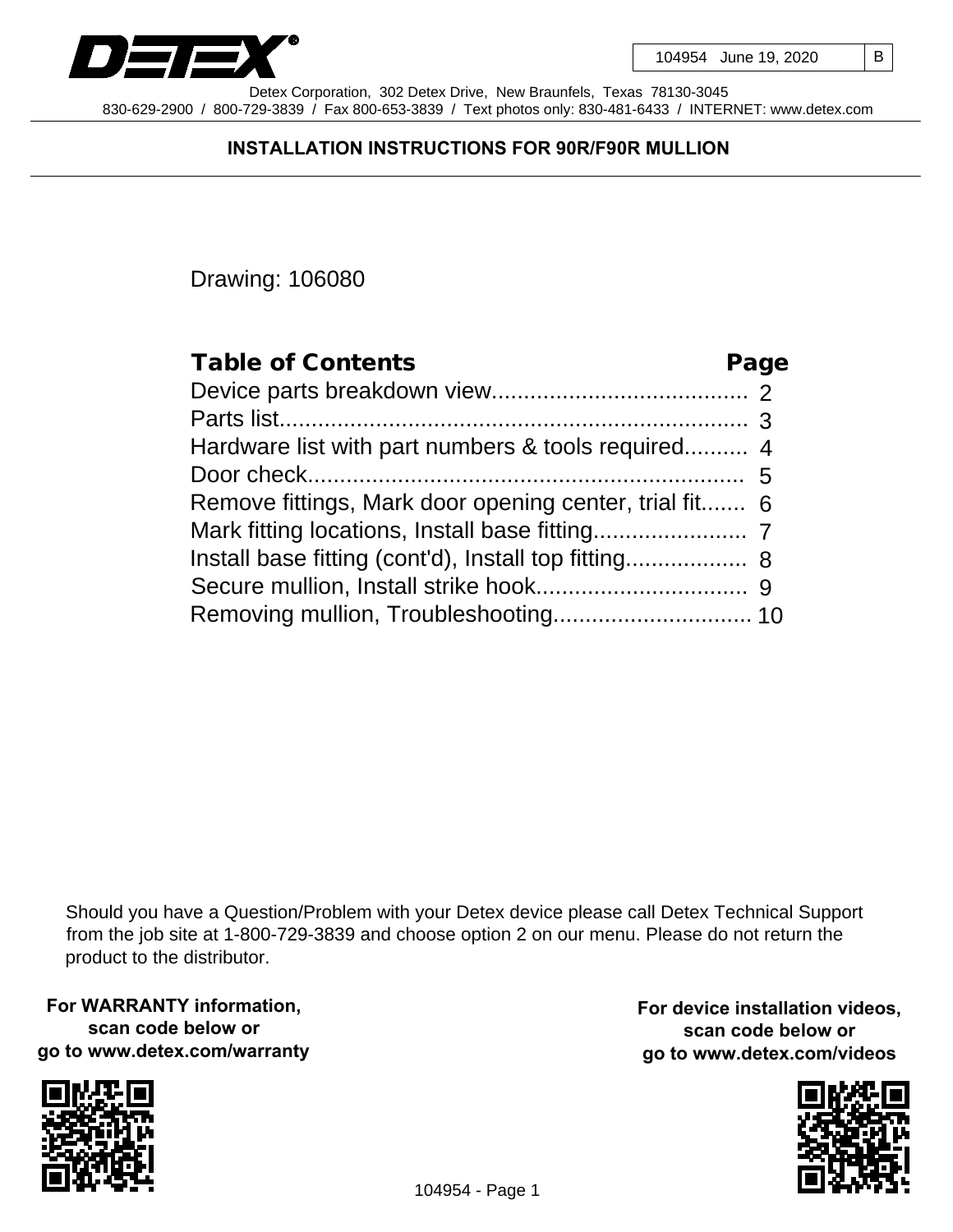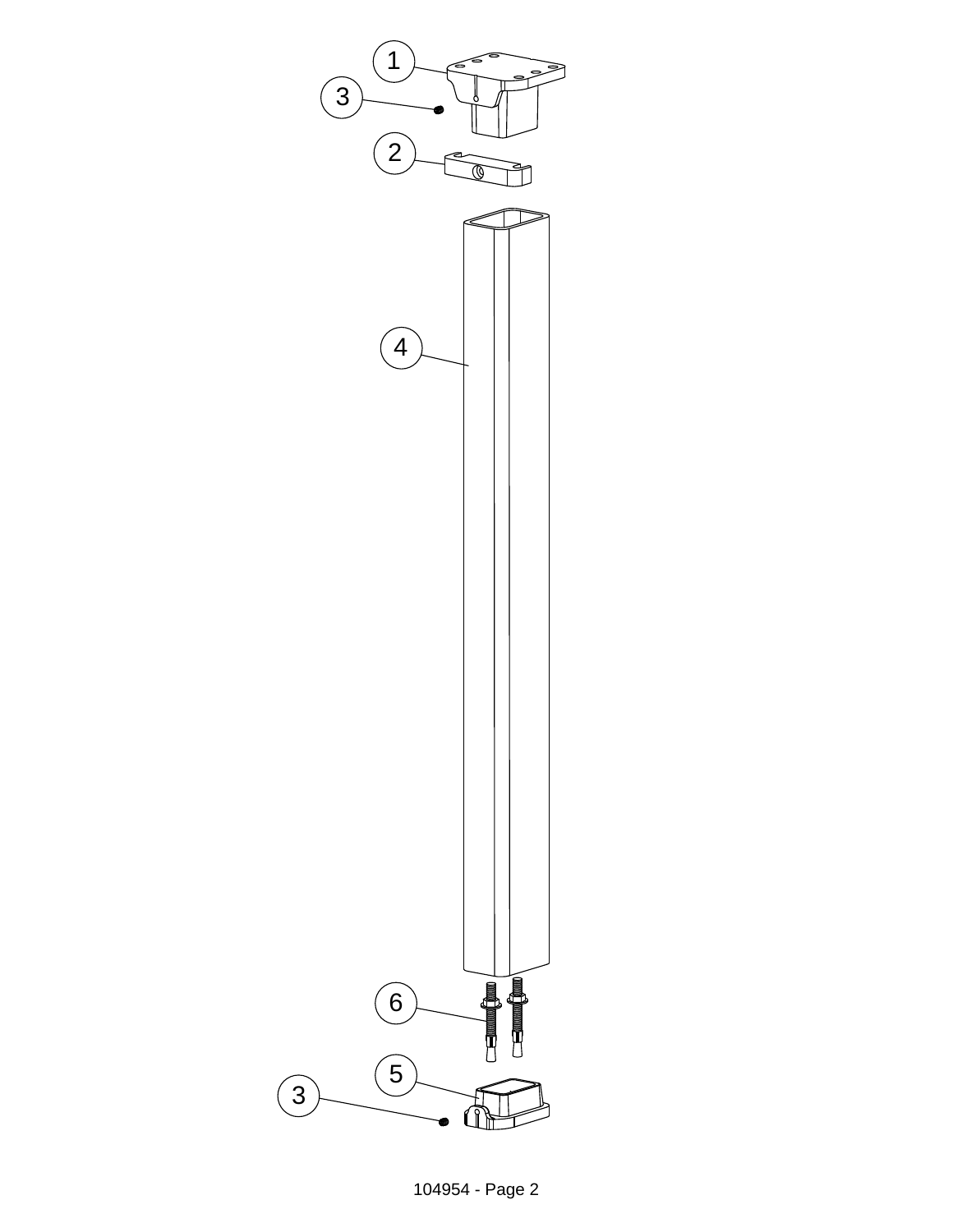| Item | Part No  | Description                  |  |
|------|----------|------------------------------|--|
| 1    | 106732   | Top fitting, Mullion, 90R    |  |
| 2    | 106074   | Frame spacer block           |  |
| 3    | 106087   | Set screw, 1/4-20 x 5/16, SS |  |
|      | 106730-1 | Mullion Channel, 90R, 7 foot |  |
| 4    | 106730-2 | Mullion Channel, 90R, 8 foot |  |
| 5    | 106731   | Base fitting, Mullion, 90R   |  |
| 6    | 100217   | Anchor, Wedge                |  |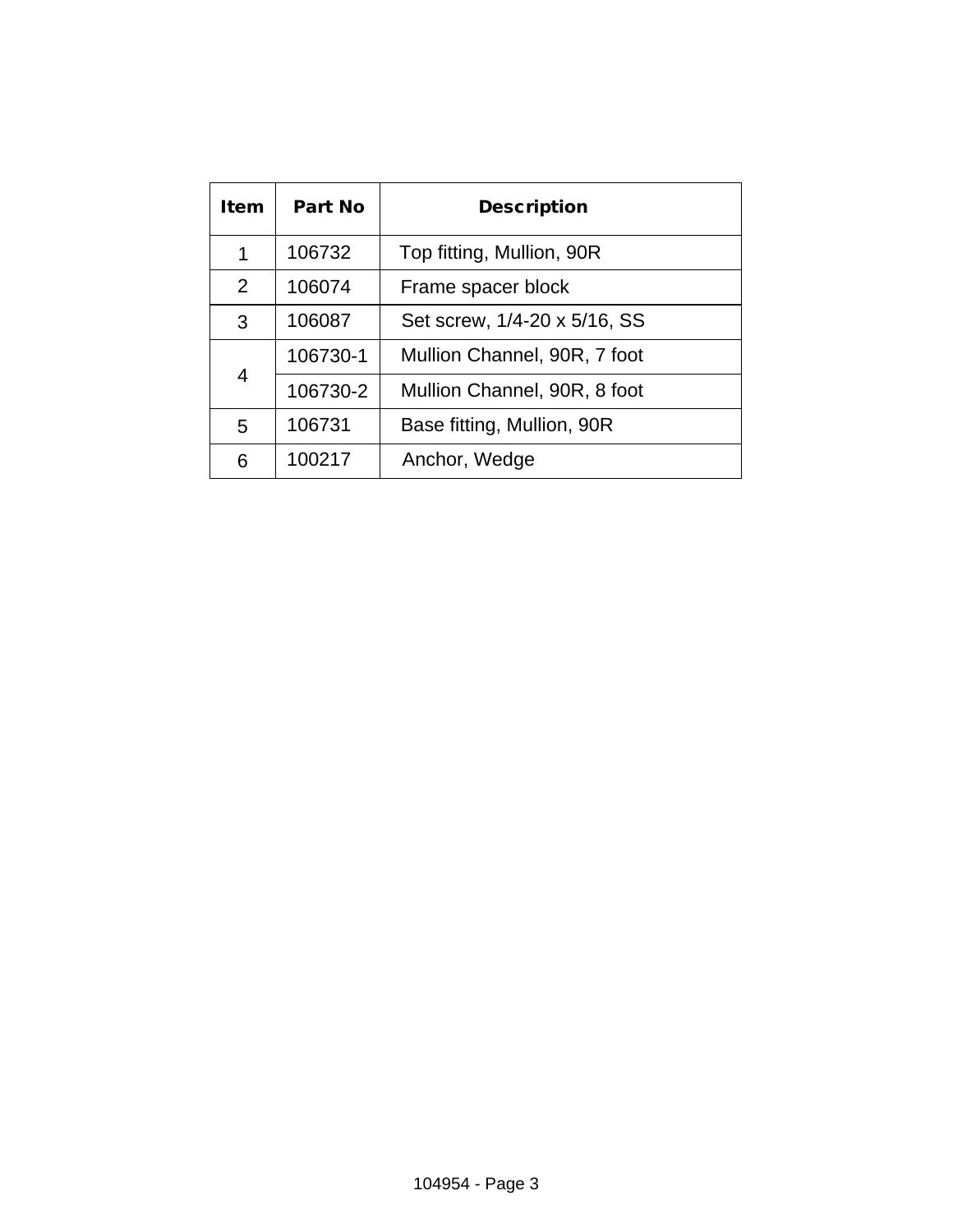| <b>Hardware List</b>   |                                      |                                       |  |
|------------------------|--------------------------------------|---------------------------------------|--|
| <b>Screw style</b>     | <b>Description</b>                   | <b>Used on</b>                        |  |
|                        | 5/16-18 X 1" PFHMS<br>P/N 106096     | Top fitting                           |  |
|                        | 5/16-18 X 1-1/2" PFHMS<br>P/N 101147 | Top fitting and frame spacer<br>block |  |
| <b>MANAHAMANAHAMAN</b> | 1/4-20 X 1" PPHMS<br>P/N 100980      | Frame spacer block                    |  |
|                        | 10-24 X 5/8" PFHUMS<br>P/N 100112    | Strike hook (If ordered)              |  |
|                        | 3/8" x 3" Wedge Anchor<br>P/N 100217 | <b>Base Fitting</b>                   |  |

#### Tools Required:

**Tape Measure Center Punch** 

**Power Drill Safety Glasses Allen Wrench (1/8")** Level **Level Pencil Pencil Pencil Pencil Pencil Pencil Phillips Screw Drivers (#2 and #3)**<br> **Phillips Screw Drivers (1/4-20 & 5/16-18) Hammer Combination Square Tap Wrenches (1/4-20 & 5/16-18)**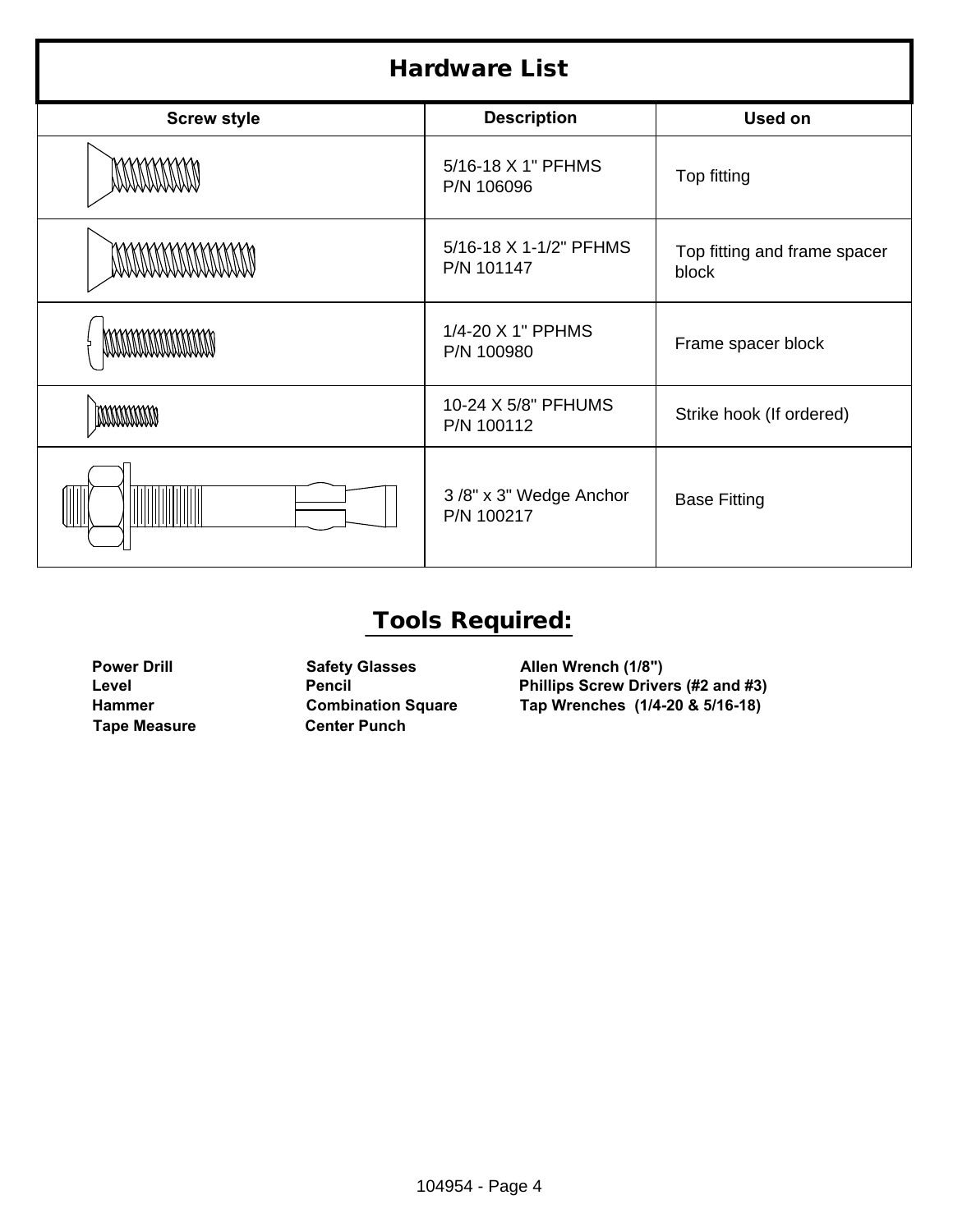### !!!CHECK BEFORE STARTING!!!



NOTE: 750mm MAXIMUM DOOR WIDTH OPENING FOR EUROPE FOR 36" DEVICE 1000mm MAXIMUM DOOR WIDTH OPENING FOR EUROPE FOR 48" DEVICE THE SAFETY FEATURES OF THIS PRODUCT ARE ESSENTIAL TO IT'S COMPLIANCE WITH EN 1125. NO MODIFICATION OF ANY KIND, OTHER THAN THOSE DESCRIBED IN THESE INSTRUCTIONS ARE PERMITTED.



104954 - Page 5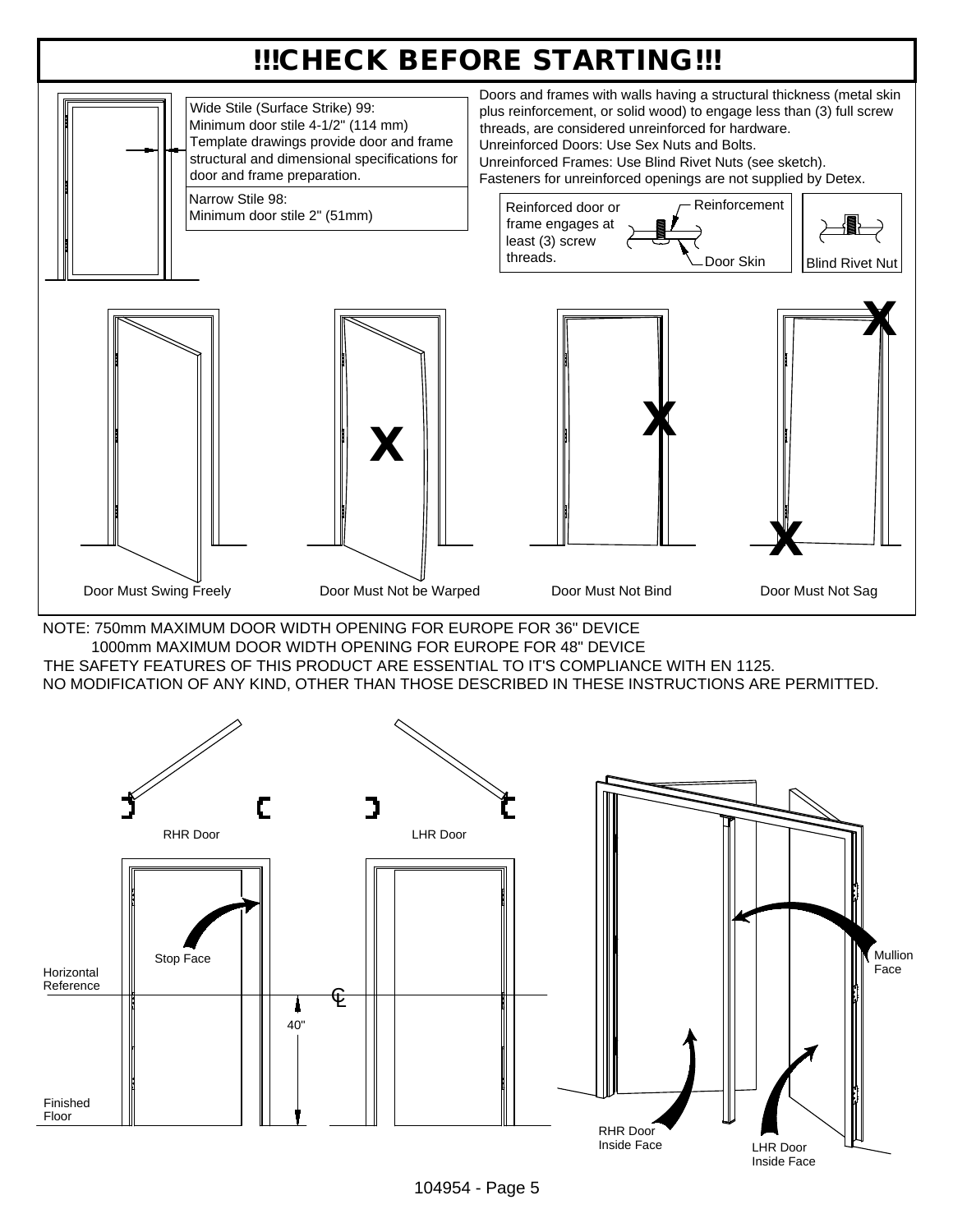

104954 - Page 6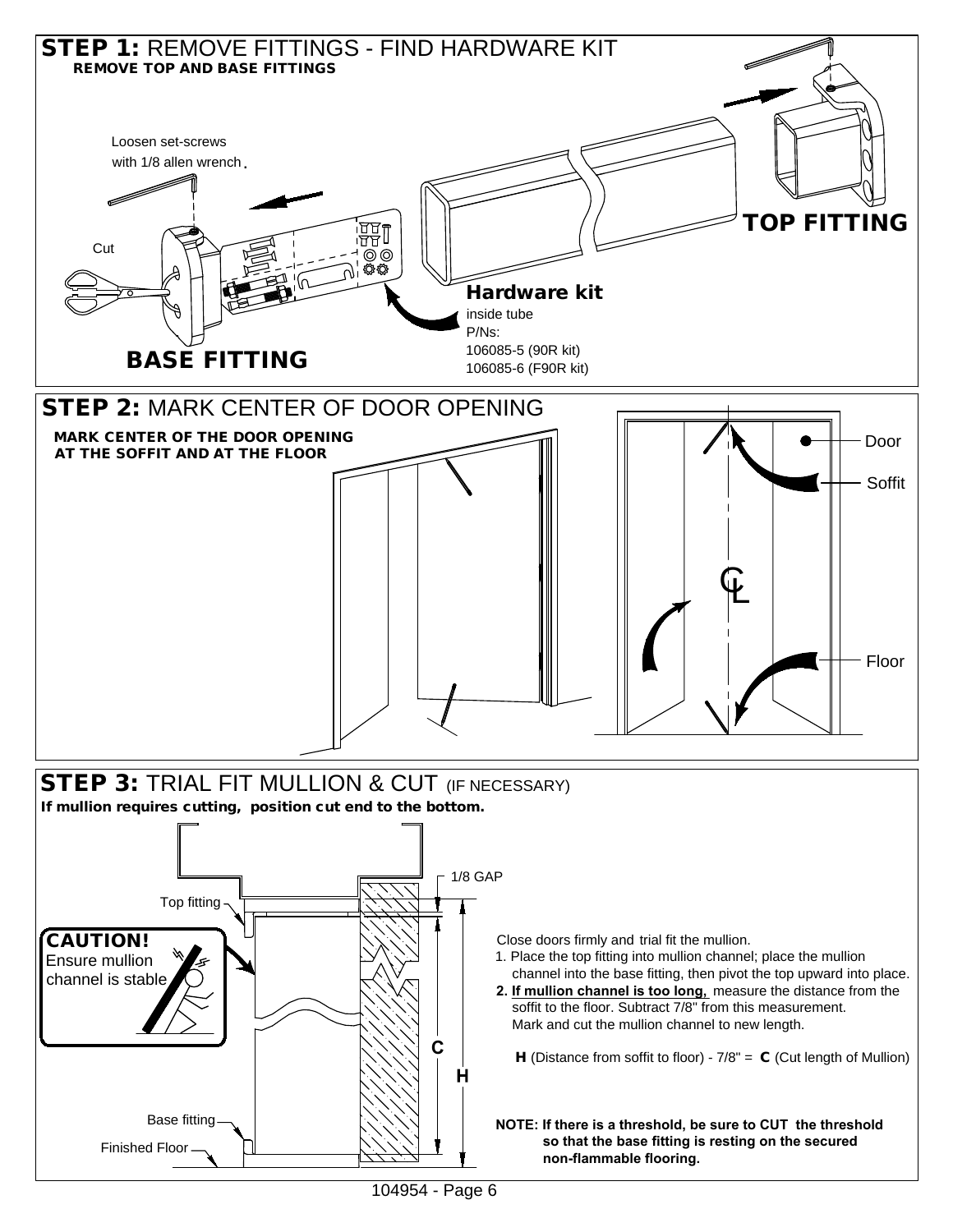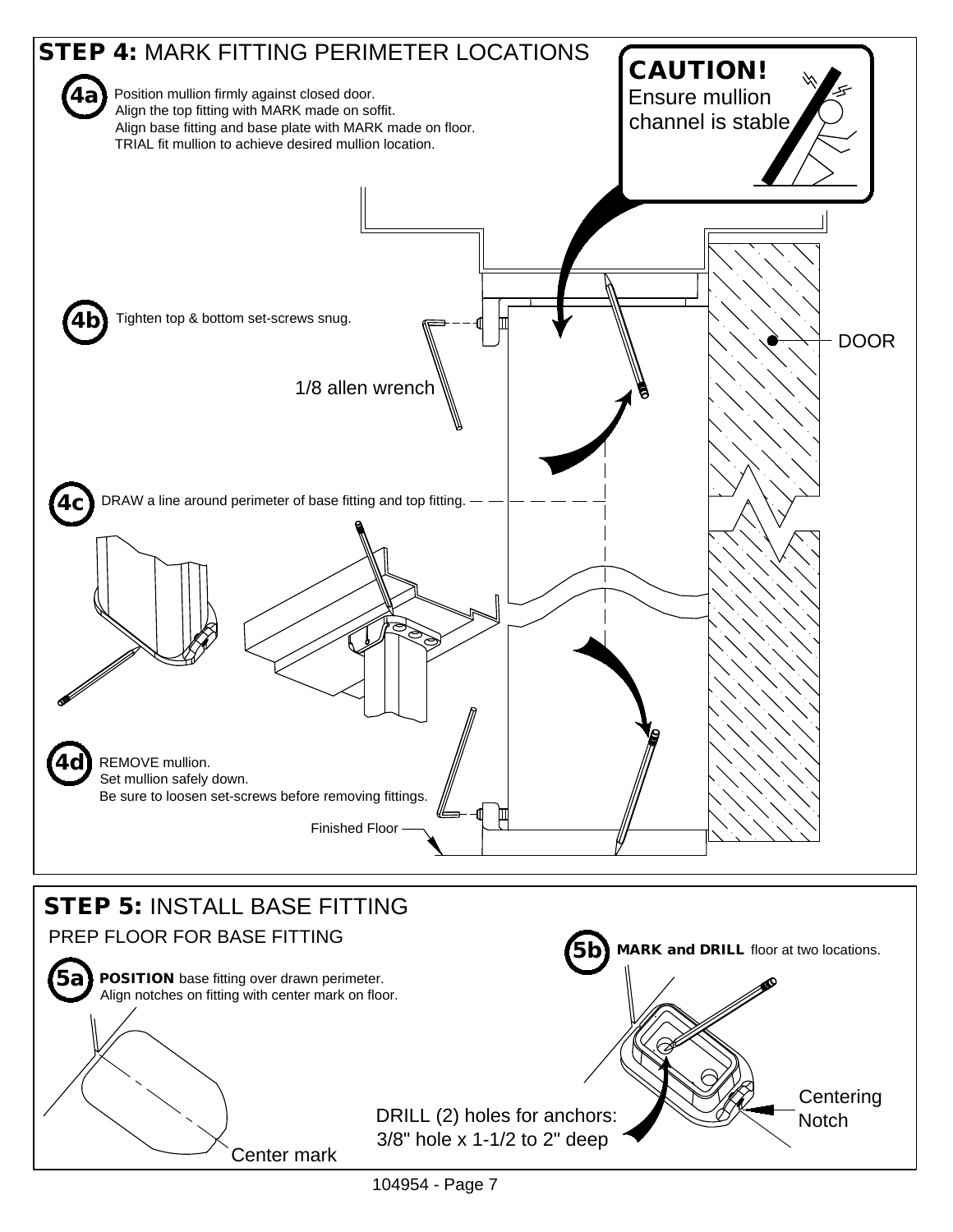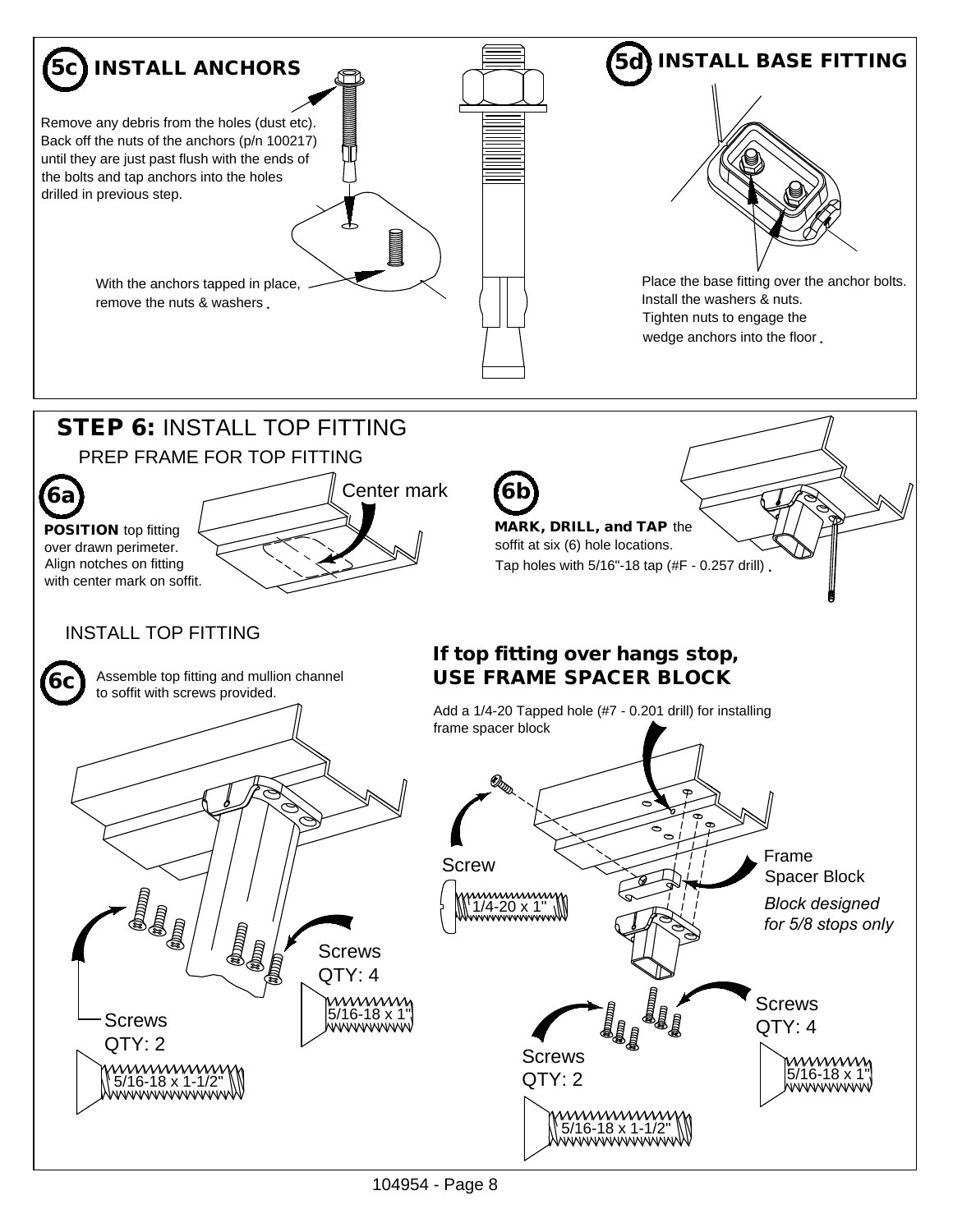



1. Attach the strikes to the side of the mullion according to the template provided with the locking device to be used.

- 2. Attach one strike hook per door leaf according to the template provided with the locking device to be used.
- 3. Ensure that the strike hook engages the strike without interference to the latching mechanism.
- 4. Open and close the door. The strike hook should not cause friction or bind during the opening and closing cycles of the door.